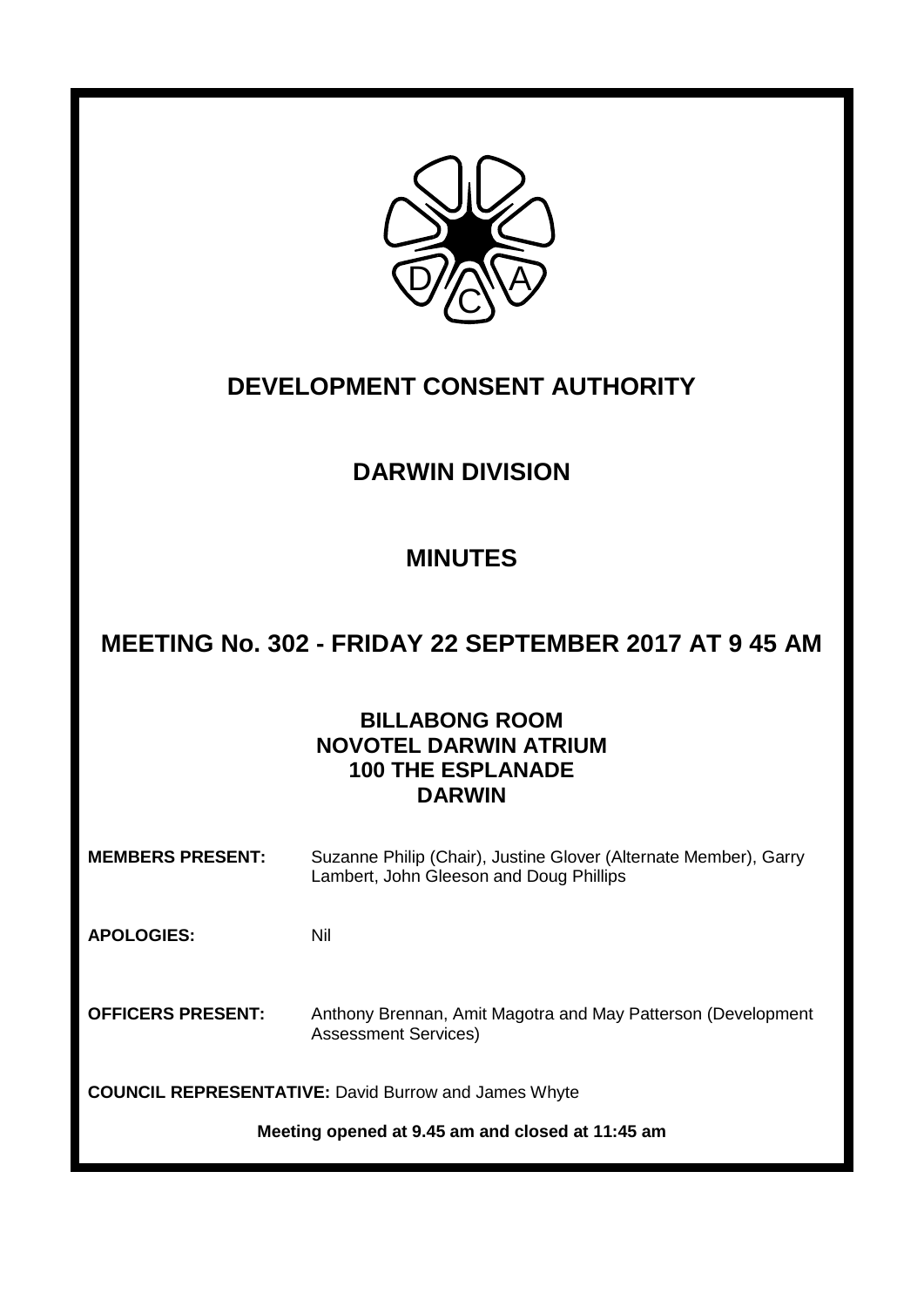**THE MINUTES RECORD OF THE EVIDENTIARY STAGE AND THE DELIBERATIVE STAGE ARE RECORDED SEPARATELY. THESE MINUTES RECORD THE DELIBERATIVE STAGE. THE TWO STAGES ARE GENERALLY HELD AT DIFFERENT TIMES DURING THE MEETING AND INVITEES ARE PRESENT FOR THE EVIDENTIARY STAGE ONLY.**

#### **ITEM 1 3 X 2 AND 3 X 1 BEDROOM MULTIPLE DWELLINGS IN A TWO STOREY PA2017/0381 LOT 2899 (16) CHRISTIE STREET, TOWN OF DARWIN APPLICANT ZEST HOMES**

Eavan Coyne (applicant) and David Burrow and James Whyte (City of Darwin) attended.

- **RESOLVED** That, pursuant to section 46(4)(b) of the Planning Act, the Development Consent **161/17** Authority defer consideration of the application to develop Lot 2899 (16) Christie Street. Town of Darwin for the purpose of  $3 \times 2$  and  $3 \times 1$  bedroom multiple dwellings in a two storey building, to require the applicant to provide the following additional information that the Authority considers necessary in order to enable the proper consideration of the application:
	- Amended plans or additional information demonstrating compliance with the purpose of Clause 7.8 (Building Design for Multiple dwellings, Hostels and Supporting Accommodation) that requires site responsive designs which are pleasant for the occupants and do not unreasonably affect the use and enjoyment of adjacent land. This should include consideration of the design of the car parking area and the external staircase leading to the upper level dwellings, as well as the relationship and connection between these elements.
	- Amended landscape plans or additional information demonstrating the ability for the intended landscaping to achieve the required height and density to adequately screen the car parking area and open carport structures. The information provided should have regard to the health and success of plant and tree growth and how this can be appropriately managed over time.

## **REASONS FOR THE RECOMMENDATION**

1. Pursuant to Section 46(4)(b) of the *Planning Act,* the consent authority may defer consideration of a proposal to allow the applicant to provide additional information it considers necessary to enable the proper consideration of the proposal and its impact on the site and surrounding area.

**ACTION:** Letter of Deferral

### **ITEM 2 CHANGE OF USE FROM OFFICE TO MEDICAL CLINIC (TENANCY 2 AND 3) PA2017/0396 UNITS 10834, 10835 & 10876 (G02, G03, COMMON PROPERTY) 44 WOODS STREET, TOWN OF DARWIN APPLICANT MASTERPLAN (NT)**

Jack Priestley (applicant), Joshua Tidswell (Elite Physiotherapy) and David Burrow and James Whyte (City of Darwin) attended.

Page 2 of 12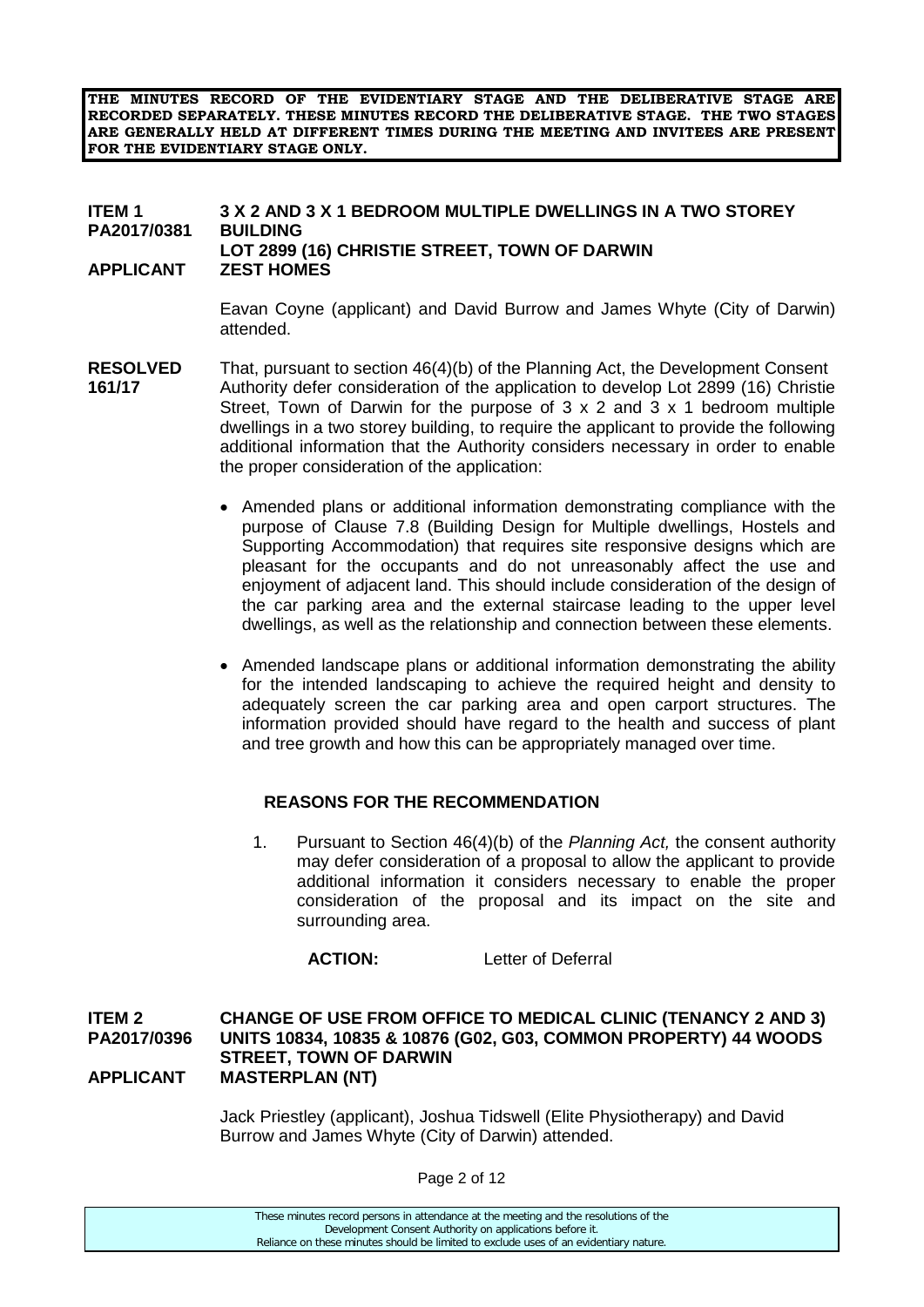**RESOLVED** That, the Development Consent Authority has determined to reduce the car<br>**162/17** expansion requirements under clause 6.5.2 (Reduction in Parking Requirements **162/17** parking requirements under clause 6.5.2 (Reduction in Parking Requirements) of the Northern Territory Planning Scheme for the change of use from office to medical clinic (tenancy 2 and 3) from 12 spaces to six (6) spaces, vary the requirements of clause 6.5.1 (Parking Requirements) of the Northern Territory Planning Scheme, and pursuant to section 53(a) of the Planning Act, consent to the application to develop Units 10834 and 10835 (44) Woods Street, Town of Darwin for the purpose of a change of use from office to medical clinic (tenancy 2 and 3), subject to the following conditions:

# **CONDITIONS PRECEDENT**

- 1. Prior to the endorsement of plans and prior to the commencement of works (including site preparation), amended plans to the satisfaction of the consent authority must be submitted to and approved by the consent authority. When approved, the plans will be endorsed and will then form part of the permit. The plans must be drawn to scale, and must be generally in accordance with the plans submitted with the application but modified to show:
- (a) The location of all off-street car parking spaces and documents clarifying the process by which clients of the medical clinic can access all off street car parking spaces.

# **GENERAL CONDITIONS**

- 2. The works carried out under this permit shall be in accordance with the drawings endorsed as forming part of this permit.
- 3. Before the use commences the owner/developer must, in accordance with section 70(3) of the Planning Act, provide an additional one (1) car parking bay. In accordance with section 70(5) of the Planning Act, the one (1) additional parking bay may be provided through the payment of a monetary contribution to the City of Darwin. The contribution is to be calculated in accordance with the requirements of section 70(6) of the Planning Act.
- 4. The owner of the land must enter into agreements with the relevant authorities for the provision of water supply, sewer and electricity facilities to the development shown on the endorsed plan in accordance with the authorities' requirements and relevant legislation at the time.
- 5. The car parking shown on the endorsed plan(s) must be available at all times for the exclusive use of the occupants of the development and their visitors.

## **NOTES:**

1. The Power and Water Corporation advises that the Water and Sewer Services Development Section (waterdevelopment@powerwater.com.au) and Power Network Engineering Section (powerdevelopment@powerwater.com.au) should be contacted via email a minimum of 1 month prior to construction works commencing to determine the Corporation's servicing requirements, and the need for upgrading of onsite and/or surrounding infrastructure.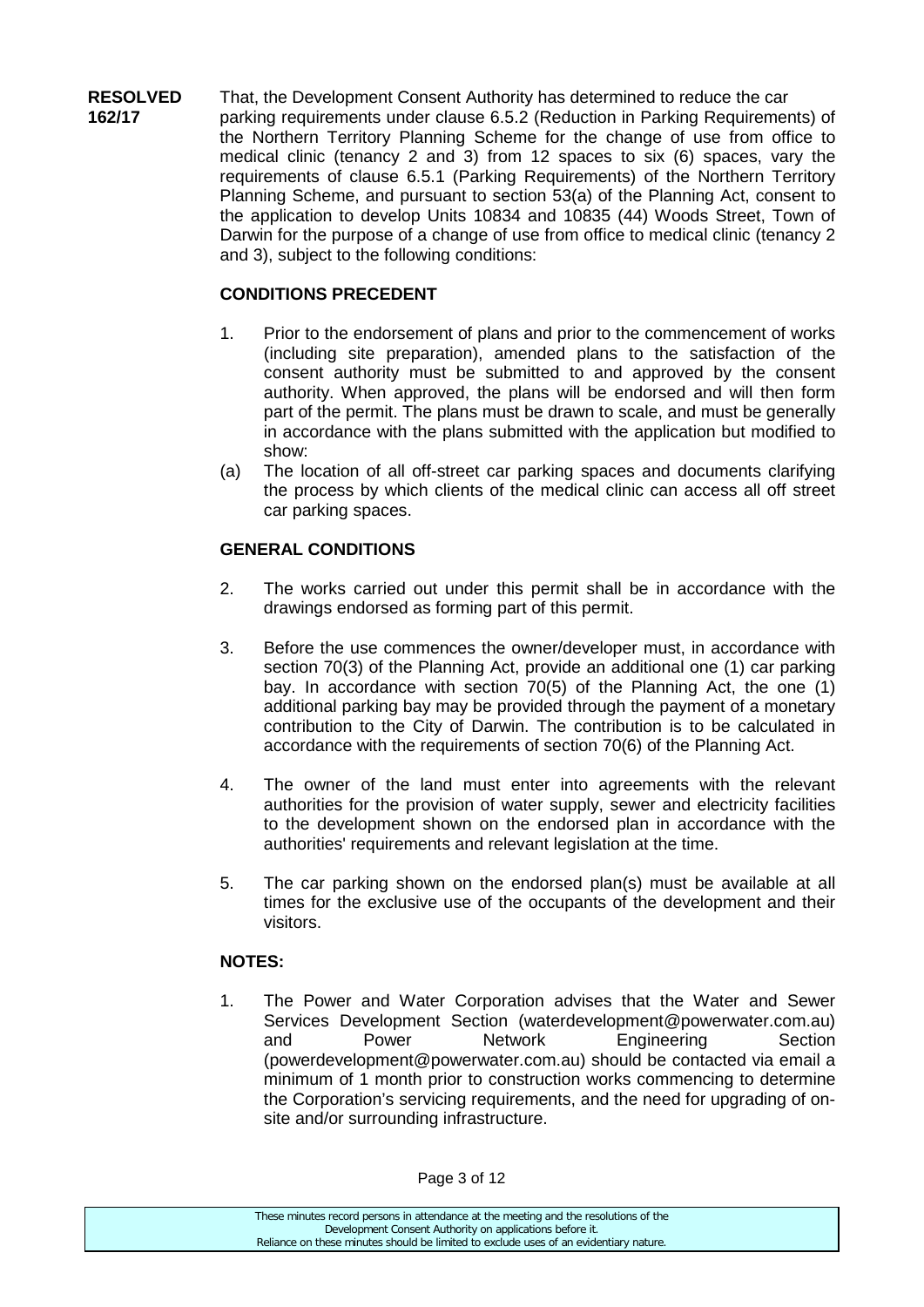- 2. The Northern Territory Environment Protection Authority advises that construction work should be conducted in accordance with the Authority's Noise Guidelines for Development Sites. The guidelines specify that on-site construction activities are restricted to between 7am and 7pm Monday to Saturday and 9am to 6pm Sunday and Public Holidays. For construction activities outside these hours refer to the guidelines for further information.
- 3. Any proposed signage for the site shall be subject to a separate assessment in accordance with City of Darwin Policy Number 42 – Outdoor Advertising Signs Code.

### **REASONS FOR THE RECOMMENDATION**

1. Pursuant to section 51(a) of the *Planning Act*, the consent authority must take into consideration the planning scheme that applies to the land to which the application relates.

The site comprises a commercial tenancy within a mixed use complex development.

The proposal is consistent with the primary purpose of Zone CB (Central Business) in providing for a diversity of activities including administrative, judicial, professional, office, entertainment, cultural, residential and retail and other business activities with a commitment to the separation of incompatible activities.

- 2. The Authority has carefully considered the additional car parking requirements generated by the proposal taking into account the existing vacant commercial tenancy, the existing car parking area onsite and nature of the use being an existing physiotherapy clinic currently operating within the Darwin CBD area. The authority has assessed the current proposal as generating a shortfall of seven parking spaces (12 spaces required with 5 spaces provided). Pursuant to Clause 6.5.2 (Reduction in Parking Requirements) a reduction of six car parking spaces (from 7 to 1) for the change of use from office to medical clinic is granted as:
- Patient generated parking is reduced due to a total of three (3) consultation rooms provided and the length of the physiotherapy appointments being 30-45 minutes per session with minimal overlap time between the sessions. This is compared to other medical centres with high turnover and longer waiting time and consequently more patients on site at any one time;
- The existing five (5) spaces on site will be made available to staff and patients;
- Almost half of patients walk to appointments given the majority reside and/or work within the Darwin CBD;
- Location of the subject site is located within the central Darwin CBD area with proximity to public transport and alternative modes of transportation; and
- Availability of metered on-street car parking on surrounding streets including Wood, Gardiner, Knuckey, Foelsche and Manton Streets; and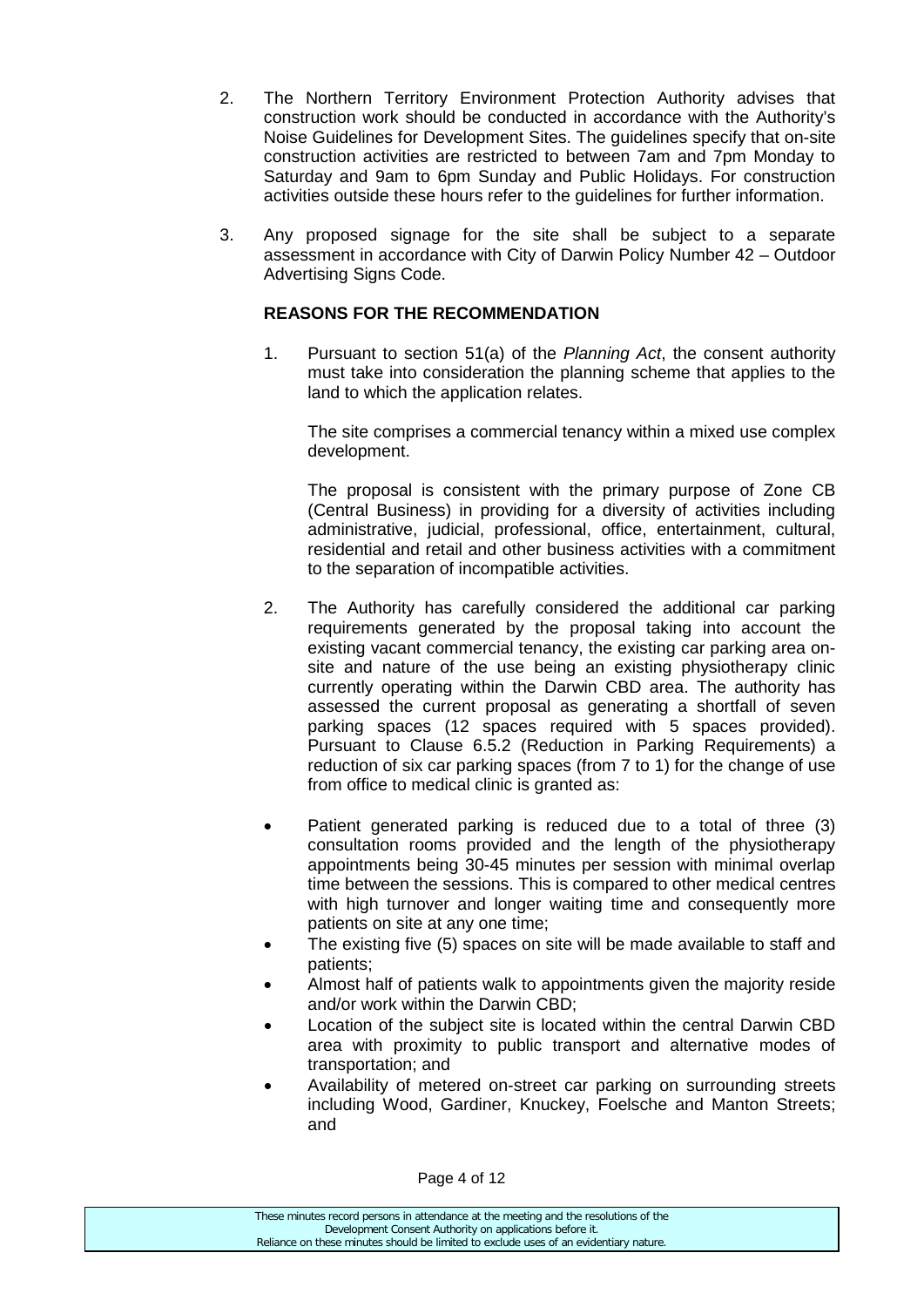- The proximity of all day parking at the Australia Post Office Car Park and McMinn Street car park.
- 3. The request for a further reduction to provide no additional car parking is not supported by the authority as the number of staff and patients being a total of seven people on site at any one time is considered to exceed the number of available parking bays to the premises and hence, a monetary contribution of one space be paid in lieu of parking on site is considered reasonable.
- 4. A variation to the on-site provision of parking spaces required under clause 6.5.1 (Parking Requirements) of the Northern Territory Planning Scheme is supported as a payment in lieu to the City of Darwin for one (1) space will ensure that parking will be made available in the locality in the long term, and as the provision of parking for commercial uses in a publicly accessible centralised pool promotes land use efficiency and improves availability of parking to the full community.
- 5. Pursuant to Section 51(n) of the Planning Act, the consent authority must take into consideration the potential impact on the existing and future amenity of the area in which the land is situated. The proposed change of use to a physiotherapist clinic is not considered to cause amenity impacts to the locality given the use is expected to generate low noise emissions and is fully contained within the premises.

**ACTION:** Notice of Consent and Development Permit

#### **ITEM 3 3 X 2 BEDROOM MULTIPLE DWELLINGS IN TWO SINGLE STOREY PA2017/0090 PORTION 2507 (14) GLENEAGLES CRESCENT, HUNDRED OF BAGOT APPLICANT MASTERPLAN (NT)**

Jack Priestley (applicant), Charlie Dickman (Ray Laurence Constructions) and David Burrow and James Whyte (City of Darwin) attended.

**RESOLVED** That, the Development Consent Authority determine to vary the requirements of **163/17** Clauses 6.5.3 (Parking Lavout), 7.1.1 (Residential Density Limitations), and 7. **163/17** Clauses 6.5.3 (Parking Layout), 7.1.1 (Residential Density Limitations), and 7.3 (Building Setbacks of Residential Buildings) of the Northern Territory Planning Scheme, and pursuant to section 53(a) of the Planning Act, consent to the application to develop Lot 02507 (14) Gleneagles Crescent, Hundred of Bagot for the purpose of three  $(3)$  x two  $(2)$  bedroom multiple dwellings in two single storey buildings, subject to the following conditions:

#### **CONDITIONS PRECEDENT**

1. Prior to the endorsement of plans and prior to the commencement of works (including site preparation), an amended landscape plan must be submitted to and approved by the consent authority, and where located on the road verge, to the requirements of City of Darwin. When approved, the plan will be endorsed and will then form part of the permit. The plan must be drawn to scale with dimensions and must be generally in accordance with the plans submitted with the application but modified to show:

Page 5 of 12

These minutes record persons in attendance at the meeting and the resolutions of the Development Consent Authority on applications before it. Reliance on these minutes should be limited to exclude uses of an evidentiary nature.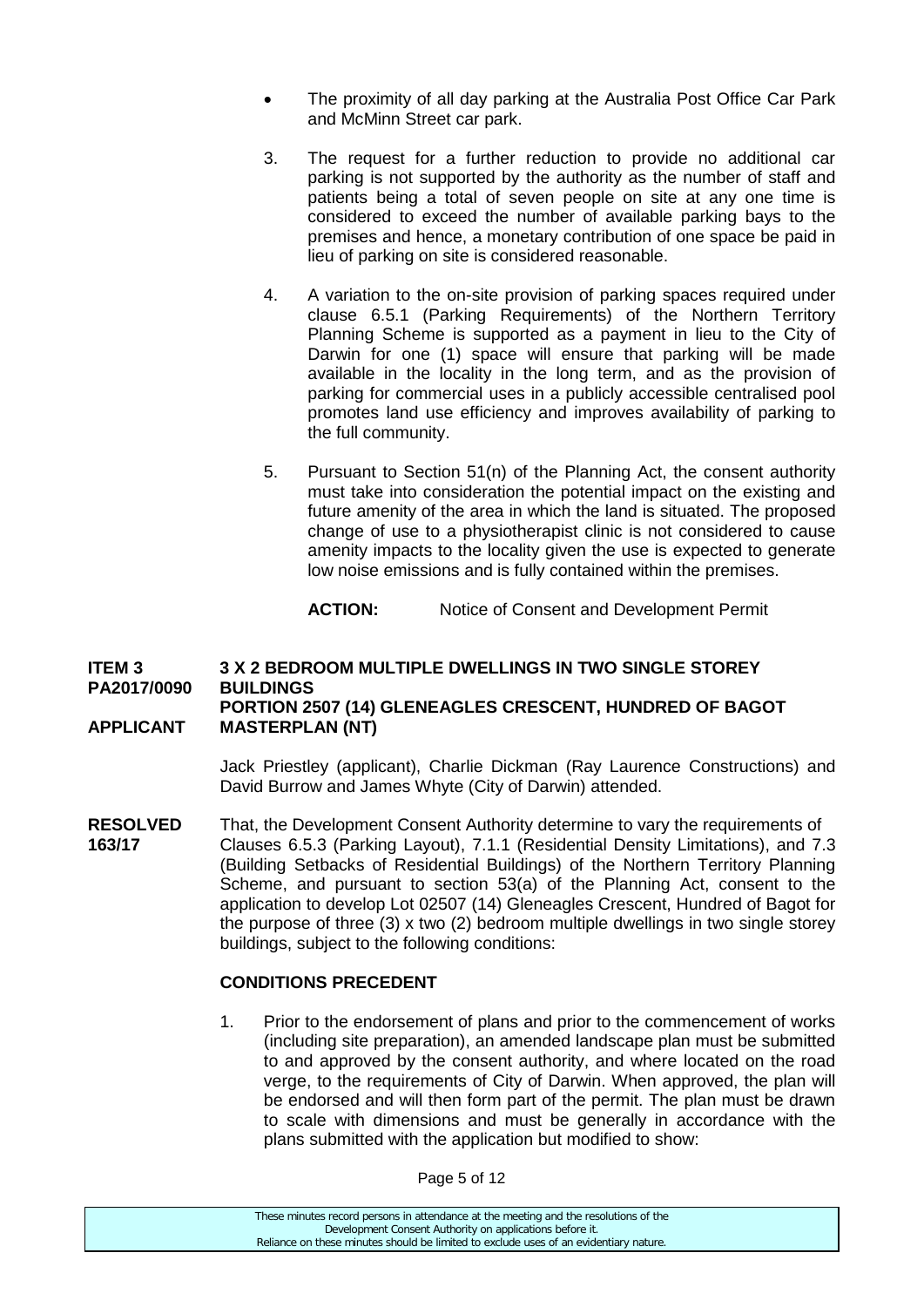- (a) Landscape screening to the front setback to Unit 1 to soften the visual impact of the development on the streetscape.
- 2. Prior to the commencement of works (including site preparation), the applicant is to prepare a dilapidation report covering infrastructure within the road reserve to the requirements of the City of Darwin, to the satisfaction of the consent authority.
- 3. Prior to the endorsement of plans and prior to the commencement of works (including site preparation), a schematic plan demonstrating the on-site collection of stormwater and its discharge into the underground stormwater drainage system shall be submitted to and approved by the City of Darwin, to the satisfaction of the consent authority. The plan shall include details of the site levels and stormwater drain connection point/s. The plan shall also indicate how stormwater will be collected on the site and connected to the underground system.
- 4. Prior to the commencement of works (including site preparation), the applicant is to prepare an environmental and construction management plan to the requirements of the City of Darwin, to the satisfaction of the consent authority. The plan is to address waste management, traffic control, haulage routes, storm water drainage, use of City of Darwin land; and how this land will be managed during the construction phase.

## **GENERAL CONDITIONS**

- 5. The works carried out under this permit shall be in accordance with the drawings endorsed as forming part of this permit.
- 6. The owner of the land must enter into agreements with the relevant authorities for the provision of water supply, drainage, sewerage and electrical facilities, and telecommunication networks to the development shown on the endorsed plans in accordance with the authorities' requirements and relevant legislation at the time.
- 7. Any developments on or adjacent to any easements on site shall be carried out to the requirements of the relevant authority to the satisfaction of the consent authority.
- 8. All existing and proposed easements and sites for existing and required utility services must be vested in the relevant authority for which the easement of site is to be created.
- 9. The kerb crossovers and driveways to the site approved by this permit are to meet the technical standards of the City of Darwin to the satisfaction of the consent authority. The owner shall:
- (a) remove disused vehicle and/or pedestrian crossovers;
- (b) provide footpaths/cycleways;
- (c) collect stormwater and discharge it to the drainage network; and
- (d) undertake reinstatement works; all to the technical requirements of and at no cost to the City of Darwin, to the satisfaction of the consent authority.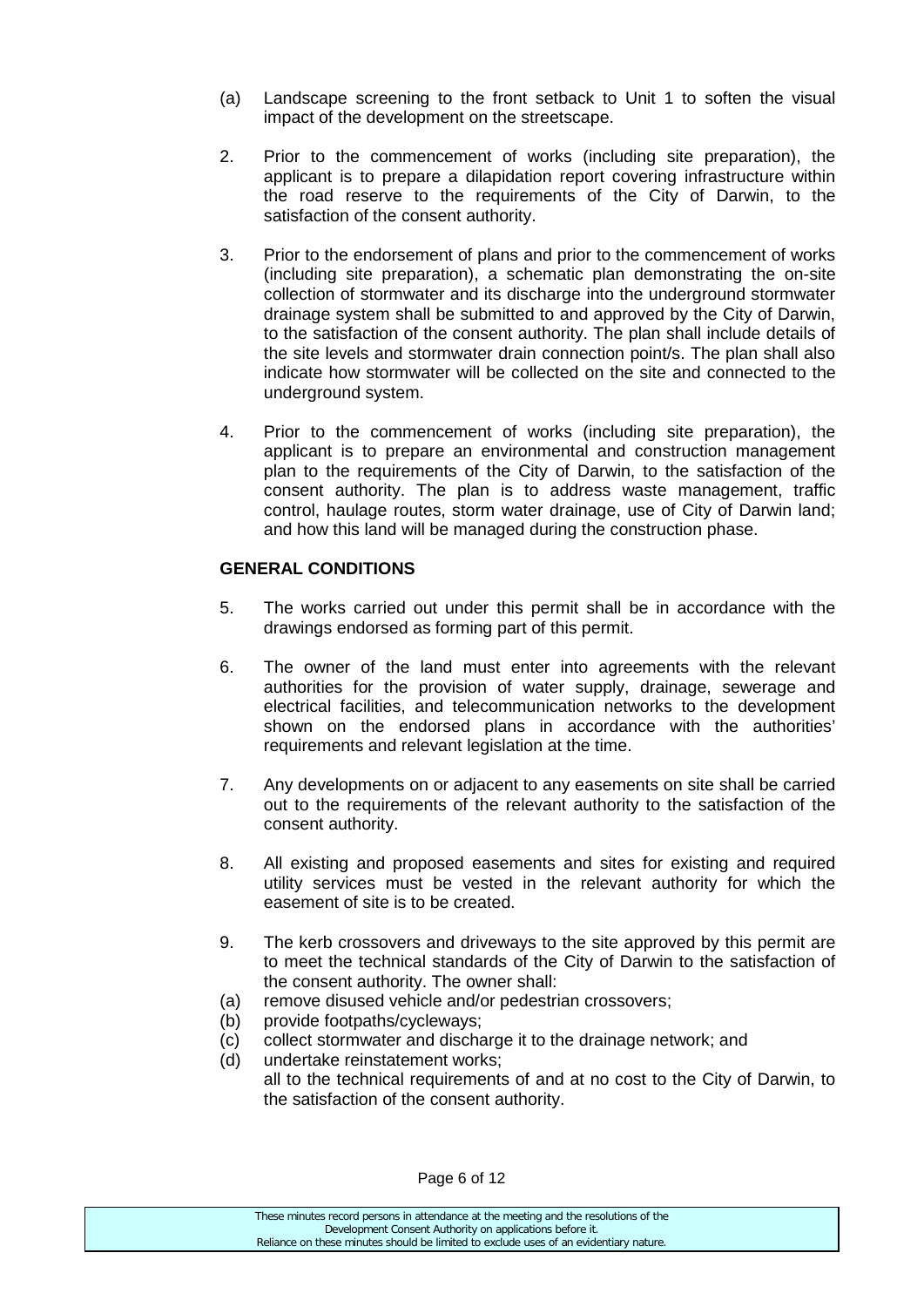- 10. Storage for waste disposal bins is to be provided to the requirements of the City of Darwin, to the satisfaction of the consent authority.
- 11. Prior to the use/occupation of the development and connection of services (i.e. power and water), the owner of the land must apply for unit/street addressing from the Surveyor-General of the Northern Territory. This will form the legal address and will be required to be placed on the doors and meters within the development in accordance with the allocation. The use of the development cannot commence until such time as addressing is obtained.
- 12. Confirmation shall be provided to Development Assessment Services (in the form of an email addressed to the Power and Water Corporation) from a suitable qualified professional (being the Licensed Surveyor in most instances) confirming that all new unit title number labels have been correctly installed at the Customer's Metering Panel(s) and water meters (where applicable). Please provide a copy of an email addressed to both landdevelopmentnorth@powerwater.com.au and powerconnections@powerwater.com.au.
- 13. External lighting must be designed, baffled and located so as to prevent any adverse effect on adjoining land to the satisfaction of the consent authority.
- 14. All air conditioning condensers (including any condenser units required to be added or replaced in the future) are to be appropriately screened from public view, located so as to minimise thermal and acoustic impacts on neighbouring properties and condensate disposed of to ground level in a controlled manner to the satisfaction of the consent authority.
- 15. All pipes, fixtures, fittings and vents servicing any building on the site must be concealed to service ducts or otherwise hidden from view to the satisfaction of the consent authority.
- 16. No fence, hedge, tree or other obstruction exceeding a height of 0.6m is to be planted or erected so that it would obscure sight lines at the junction of the driveway and the public street.
- 17. Before the occupation of the development starts the landscaping works shown on the endorsed plans must be carried out and completed to the satisfaction of the consent authority.
- 18. The landscaping shown on the endorsed plans must be maintained to the satisfaction of the consent authority, including that any dead, diseased or damaged plants are to be replaced.
- 19. Before the occupation of the development starts, the areas set aside for the parking of vehicles and access lanes shown on the endorsed plans must be:
- (a) constructed;
- (b) properly formed to such levels that they can be used in accordance with the plans;
- (c) surfaced with an all-weather seal coat;
- (d) drained;
- Page 7 of 12 (e) line marked to indicate each car space and all access lanes; and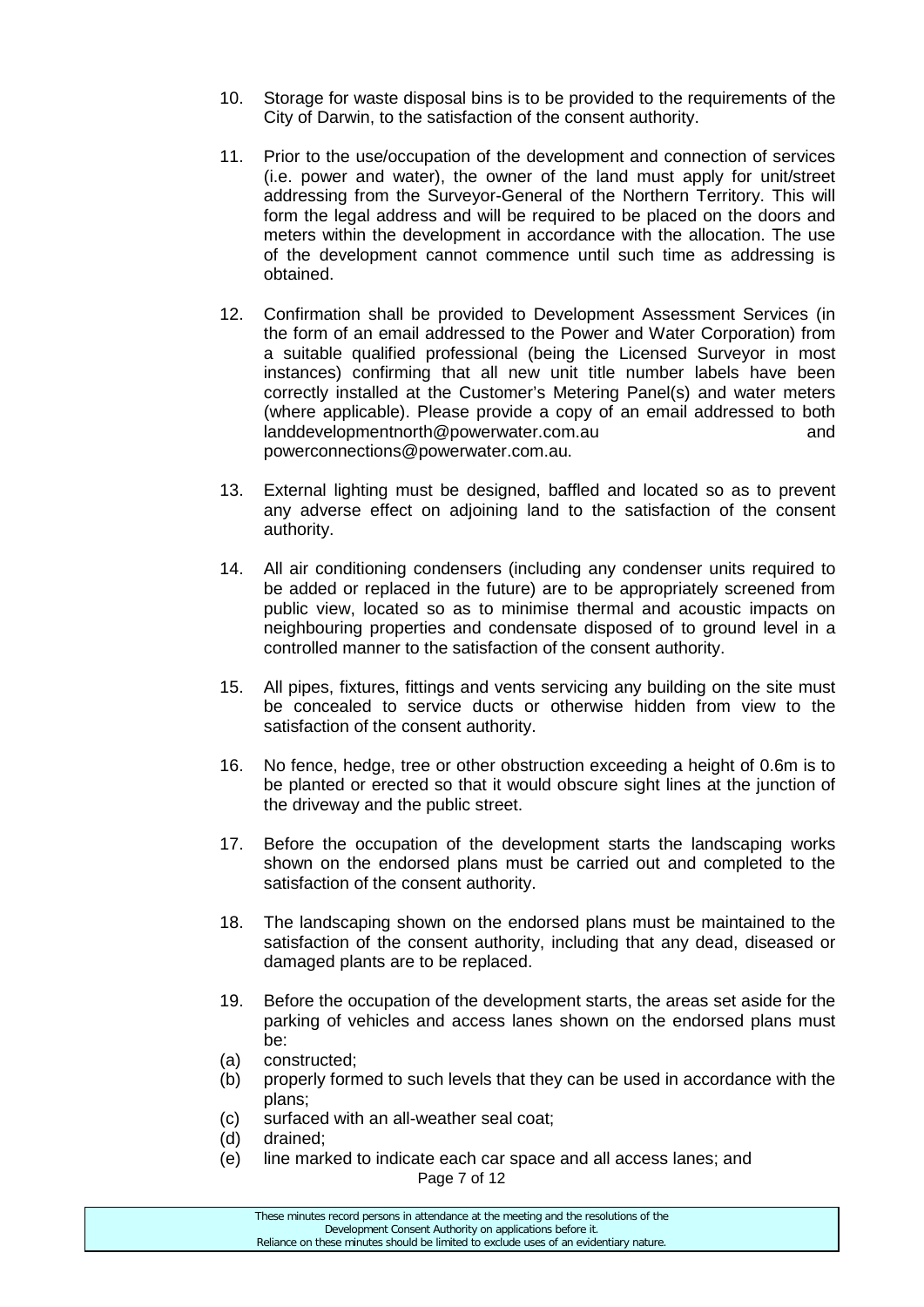- (f) clearly marked to show the direction of traffic along access lanes and driveways; to the satisfaction of the consent authority. Car spaces, access lanes and driveways must be kept available for these purposes at all times.
- 20. Appropriate soil erosion, sediment and dust control measures must be effectively implemented throughout the construction stage of the development and all disturbed soil surfaces must be suitably stabilised against erosion at completion of works, to the satisfaction of the Consent Authority.

#### **NOTES**

- 1. The Power and Water Corporation advises that the Water and Sewer Services Development Section (waterdevelopment@powerwater.com.au) and Power Network Engineering Section (powerdevelopment@powerwater.com.au) should be contacted via email a minimum of 1 month prior to construction works commencing to determine the Corporation's servicing requirements, and the need for upgrading of onsite and/or surrounding infrastructure.
- 2. All street trees shall be protected at all times during construction. Any tree on the footpath, which is damaged or removed during construction, shall be replaced, to the satisfaction of City of Darwin. A Tree Protection Zone (TPZ) shall be constructed for all existing trees to be retained within the development, in accordance with Australian Standards – AS 4970-2009 Protection of Trees on Development Sites.
- 3. A "Permit to Work Within a Road Reserve" is required from the Transport and Civil Services Division, Department of Infrastructure, Planning and Logistics and City of Darwin before commencement of any work within the road reserve.
- 4. The Northern Territory Environment Protection Authority advises that construction work should be conducted in accordance with the Authority's Noise Guidelines for Development Sites. The guidelines specify that on-site construction activities are restricted to between 7am and 7pm Monday to Saturday and 9am to 6pm Sunday and Public Holidays. For construction activities outside these hours refer to the guidelines for further information.
- 5. This development does not grant "building approval". The Building Code of Australia requires that certain structures within 900mm of a boundary meet minimum fire resistance level requirements and you are advised to contact a registered private building certifier to ensure that you have attained all necessary approvals before commencing works.
- 6. Notwithstanding the approved plans, any proposed works (including landscaping and awnings) within the City of Darwin's road reserve is subject to approval and shall meet all requirements to the satisfaction of the City of Darwin, at no cost to the relevant agency.
- Page 8 of 12 7. Any proposed works which fall within the scope of the Construction Industry Long Service Leave and Benefits Act must be notified to NT Build by lodgement of the required Project Nomination Form. Payment of any levy must be made prior to the commencement of any construction activity. NT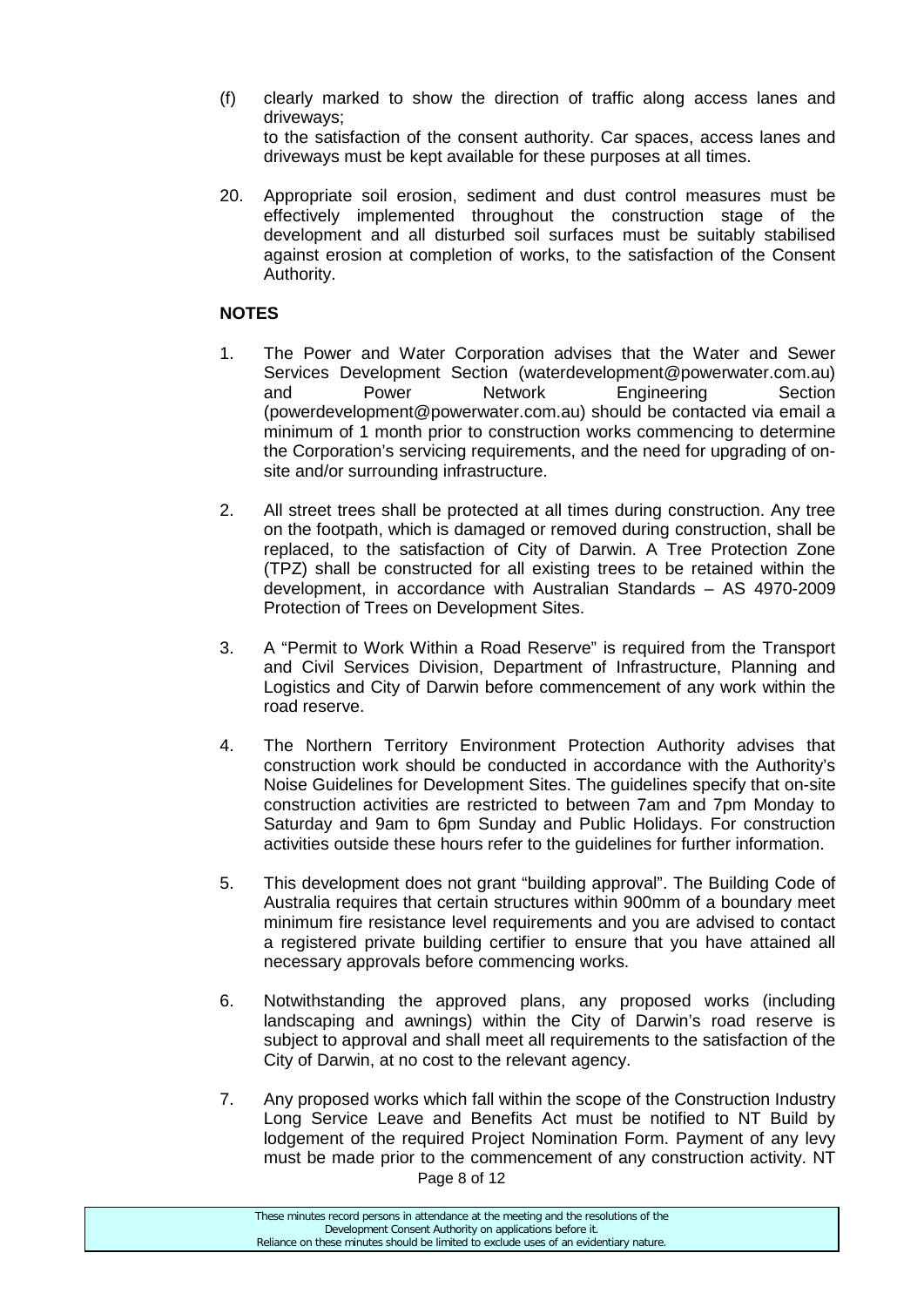Building should be contact via email (info@ntbuild.com.au) or by phone (08 8936 4070) to determine if the proposed works are subject to the Act.

8. The loads of all trucks entering and leaving the site of works are to be constrained in such a manner as to prevent the dropping or tracking of materials onto streets. This includes ensuring that all wheels, tracks and body surfaces are free of mud and other contaminants before entering onto the sealed road network. Where tracked material on the road pavement becomes a potential safety issue, the Developer will be obliged to sweep and clean material off the road.

#### **REASONS FOR THE RECOMMENDATION**

That, the Development Consent Authority determine to vary the requirements of and 7.3 (Building Setbacks of Residential Buildings) of the Northern Territory Planning Scheme

- 1. Pursuant to Section 51(a) of the Planning Act, the consent authority must take into consideration the planning scheme that applies to the land to which the application relates. The Northern Territory Planning Scheme applies and the land is within Zone MD (Multiple Dwelling). The application proposes a multiple dwelling development which is consistent with the primary purpose of Zone MD in providing for a range of housing options to a maximum height of two storeys above ground level.
- 2. Clause 6.5.3 (Parking Layout) ensures that a car parking area is appropriately designed, constructed and maintained for its intended purpose. Whilst it is noted that the width of the driveway adjacent to Unit 1 is narrowed slightly from 6 metres to 5.8 metres to allow for improvements to building design and reduce the unnecessary amount of car parking area, the non-compliance is considered minor given the overall improved amenity of the development. Further, written advice from BGGroup Engineers have confirmed that the driveway area is appropriately designed and compliant with Australian Standards and the NT Planning Scheme has been provided.
- 3. Clause 7.1 (Residential Density Limitations) ensures that residential development is of a density compatible with the existing and planned provision of reticulated services and community facilities which will service the area; and consistent with land capability having regard to relevant characteristics including but not limited to the drainage, slope, seasonal inundation, landforms or soil characteristics, heritage constraints or noise from aircraft operations. Under this clause, multiple dwellings in Zone MD are required to provide a maximum density of 1 dwelling per  $300m^2$ . A total of three (3) units have been provided on site with each lot being  $296m^2$ , which falls short of the  $300<sup>2</sup>$  required for each lot.

The shortfall of 12 square metres is of a minor nature and is unlikely to be physically or visually noticed given the extent of consideration in maximising the design and use of space on the site and the compliant provision of private open space to the overall development.

Page 9 of 12 The development is considered to be fully compliant with Clause 6.5.1 (Parking Requirements), Clause 7.1.2 (Residential Height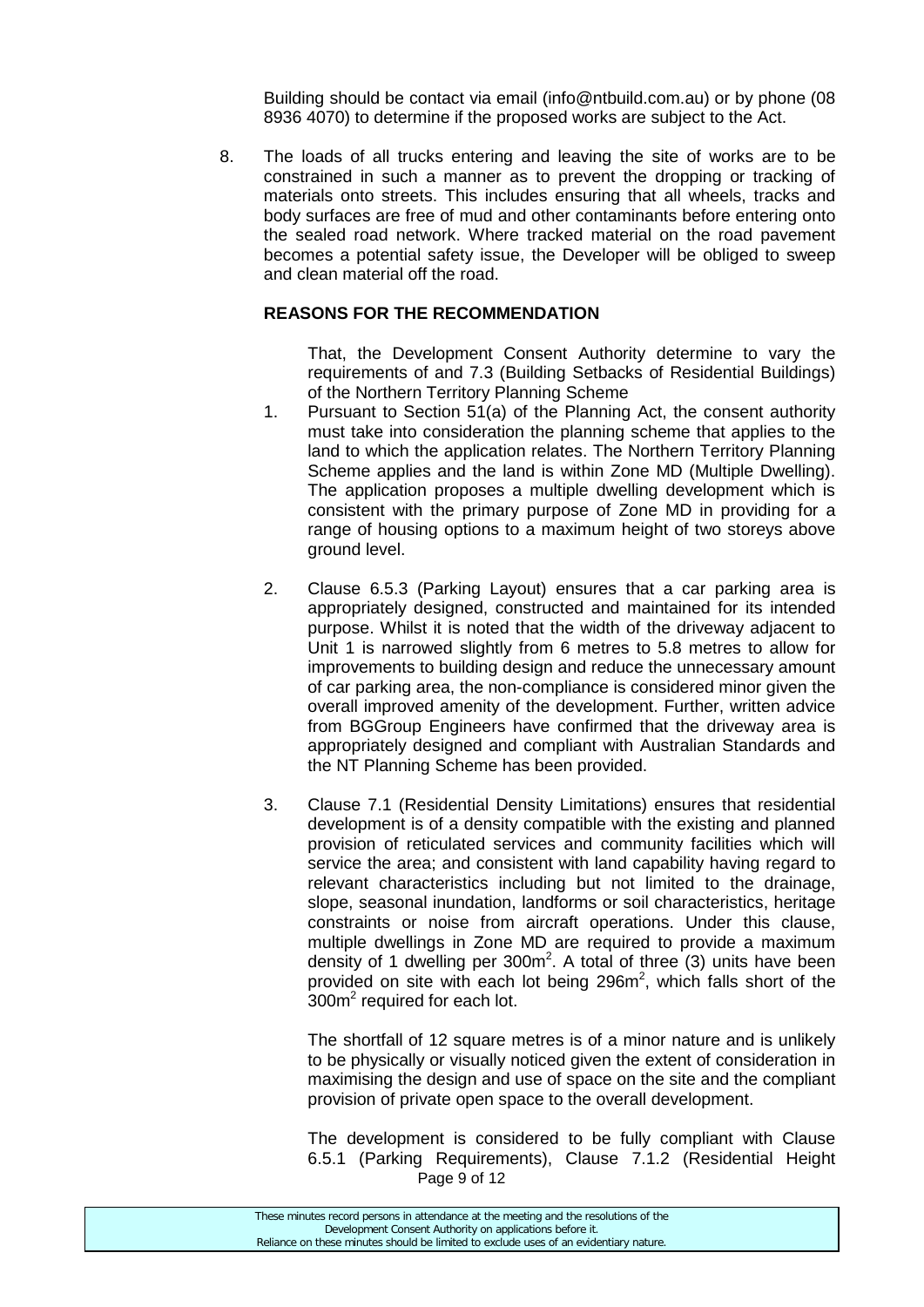Limitations), Clause 7.5 (Private Open Space), 7.7 (Landscaping for Multiple Dwellings, Hostels and Supporting Accommodation), and Clause 7.8 (Building Design for Multiple Dwellings, Hostels and Supporting Accommodation).

The non-compliances are considered to be minor particularly with the minor deviation to the parking layout and building setbacks. The development is consistent with the objectives of Zone MD (Multiple Dwelling Residential) and whilst the development is generally compliant with the majority of the NTPS, the development is considered to be of a suitable bulk and scale in the context of the locality. As such, the consent may consent to a development that is not in accordance with the density requirements for the site if it is satisfied that compliance with other aspects of the NTPS indicates that the density is appropriate.

4. Clause 7.3 (Building Setbacks of Residential Buildings) is to ensure residential buildings and ancillary structures are located so that they are compatible with the streetscape and surrounding development including residential buildings on the same site; minimise any adverse effects of building massing when viewed from adjoining land and the street; avoid undue overlooking of adjoining properties; and encourage breeze penetration through and between buildings. The current proposal has sought a reduction in the front setback to achieve greater compliance for Clauses 6.5.1 (Parking Requirements), 6.5.3 (Parking Layout) and private open space requirements under Clause 7.5 (Private Open Space) of the NTPS. Consequently, the carport for Unit 1 is setback 3.38 metre and encroaches onto the 4.5 metre front setback with a variation of 1.116 metres. Further, the external wall of Unit 1 is setback 5.097 metre to the front setback and encroaches onto the 6 metre setback being a variation of 0.903 metre.

Units 2 and 3 have demonstrated full compliance with the setback requirements. Whilst the original proposal complied with the front setbacks, the variation to this requirement in the current proposal has achieved greater compliance with the private open space provisions of the development. The applicant has provided justification in seeking the variation whereby the front setbacks has been reduced to allow the development to shift forward towards Gleneagles Crescent and increase the private open space at the rear of Units 2 and 3.

- 5. Pursuant to Section 51(j) of the *Planning Act*, the consent authority must take into consideration the capability of the land to which the proposed development relates and the effect of the development on the land and on other land, the physical characteristics of which may be affected by the development.
- Page 10 of 12 6. Pursuant to section 51(m) of the *Planning Act,* the consent authority must take into account the public utilities or infrastructure provided in the area in which the land is situated, the requirement for public facilities and services to be connected to the land and the requirement, if any, for those facilities, infrastructure or land to be provided by the developer for that purpose. No land capability issues were identified during assessment of the application. Conditions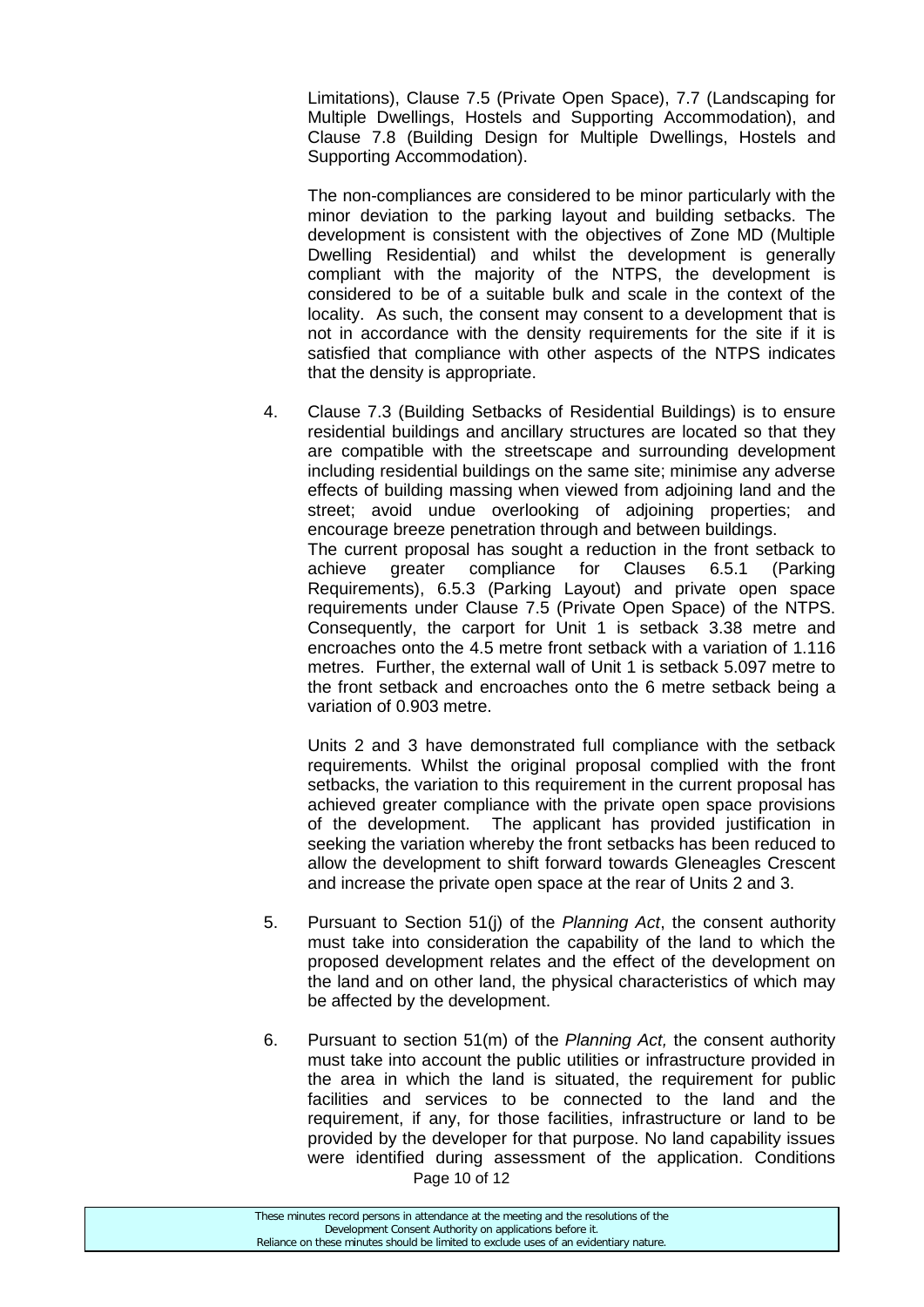precedents on the development permit require a dilapidation report, schematic plan, and a construction management plan. It is anticipated that these measures, combined with standard conditions relating to the connection and upgrade of utility services and the provision and treatment of easements, are expected to ensure that the land is developed in accordance with physical capabilities, to address concerns raised by service authorities, and to ensure that utility and infrastructure requirements are appropriately addressed.

7. Pursuant to Section 51(n) of the *Planning Act*, the consent authority must take into consideration the potential impact on the existing and future amenity of the area in which the land is situated. The land is zoned to accommodate the proposed multiple dwelling development in that the development is considered to meet the purpose of Zone MD (Multiple Dwelling) in providing for a range of housing options to a maximum height of two storeys above ground level. Although a number of variations are proposed the siting and mass of the built form is expected to be equivalent to that of a compliance building and the building presents a high quality interface and limited service provision to the Gleneagles Crescent No undue amenity impacts have been identified in determination of the application.

**ACTION:** Notice of Consent and Development Permit

#### **ITEM 4 RE-SUBDIVISION OF AN EXISTING UNIT TITLE SCHEMES SUBDIVISION TO PA2017/0352 CREATE ONE ADDITIONAL UNIT UNIT 9404 (12) SALONIKA STREET, TOWN OF DARWIN APPLICANT MASTERPLAN (NT)**

Jack Priestley, Simon Tonkin, Tim Jacobs, Susan Sing (applicant), John Brears, Scott Perkins, Kerry Osbourne, Dean Osbourne, Mark Monaghan, Garry Edwards (submitters) and David Burrow and James Whyte (City of Darwin) attended.

- **RESOLVED** That, pursuant to section 46(4)(b) of the Planning Act, the Development Consent<br>**164/17** Authority defer consideration of the application to develop Unit 9404 (12) **164/17** Authority defer consideration of the application to develop Unit 9404 (12) Salonika Street, Town of Darwin for the purpose of a re-subdivision of an existing unit title schemes subdivision to create one additional unit, to require the applicant to provide the following additional information that the Authority considers necessary in order to enable the proper consideration of the application:
	- 1. Landowner's authorisation from the Body Corporate of The Avenue Principal Unit Title Scheme.

#### **REASONS FOR THE RECOMMENDATION**

1. Pursuant to Section 46(4)(b) of the *Planning Act,* the consent authority may defer consideration of a proposal to allow the applicant to provide additional information it considers necessary to enable consideration of the proposal.

**ACTION:** Letter of Deferral

Page 11 of 12